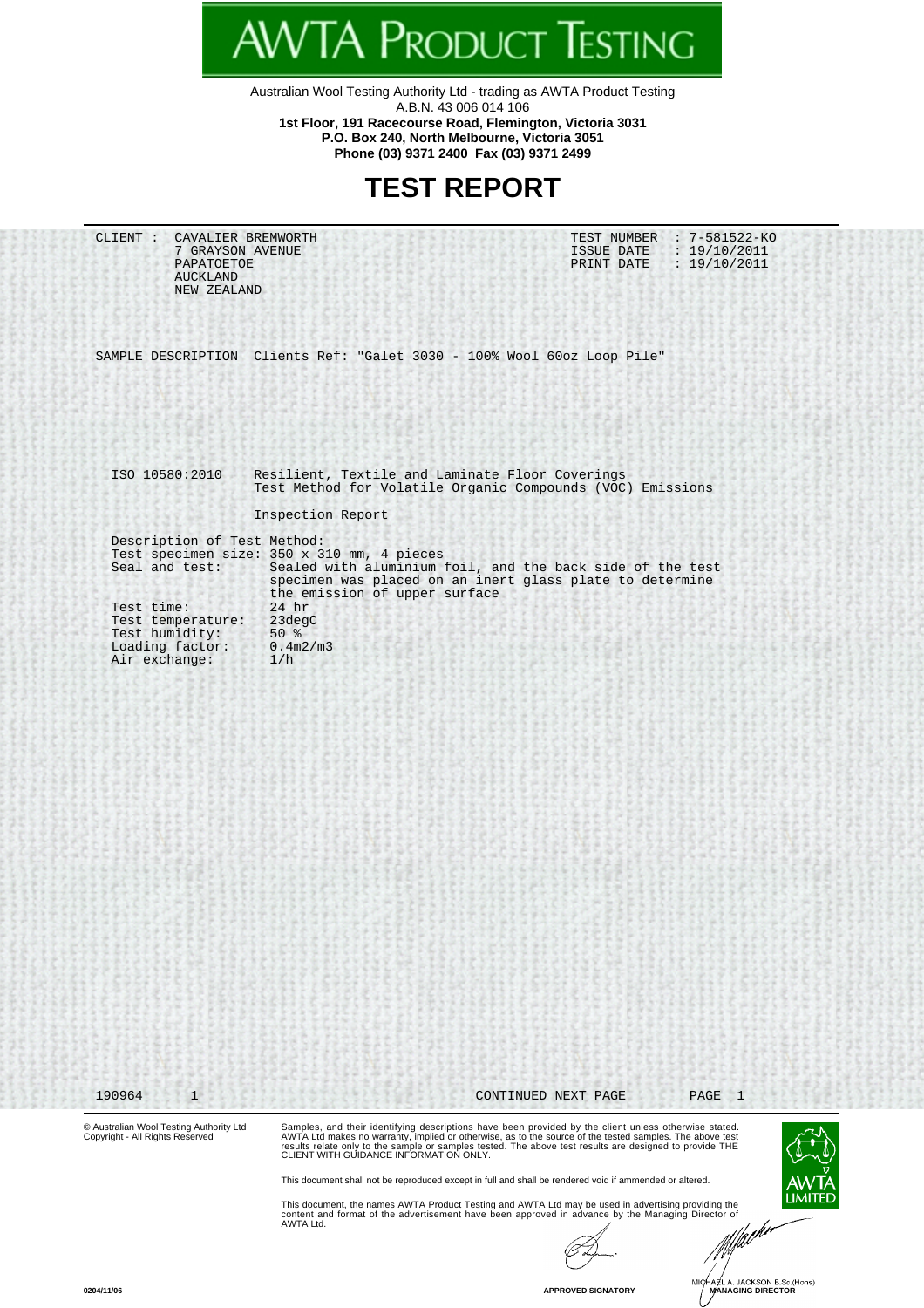Australian Wool Testing Authority Ltd - trading as AWTA Product Testing A.B.N. 43 006 014 106 **1st Floor, 191 Racecourse Road, Flemington, Victoria 3031**

**WTA PRODUCT TESTING** 

**P.O. Box 240, North Melbourne, Victoria 3051 Phone (03) 9371 2400 Fax (03) 9371 2499**

## **TEST REPORT**

CLIENT : CAVALIER BREMWORTH TEST NUMBER : 7-581522-KO 7 GRAYSON AVENUE ISSUE DATE : 19/10/2011 PAPATOETOE PRINT DATE : 19/10/2011 AUCKLAND NEW ZEALAND

| Test Result         |                  |               | Test Subject                                                                                       |
|---------------------|------------------|---------------|----------------------------------------------------------------------------------------------------|
| <b>CIAL</b>         | Releasing amount | Concentration |                                                                                                    |
| Max Emission Factor | $/$ uq.m-2.h-1   | $/$ uq.m-3    |                                                                                                    |
| 10                  | < 0.08           | < 0.03        | Formaldehyde                                                                                       |
| 20                  | < 0.10           | < 0.04        | Acetaldehyde                                                                                       |
| 400                 | <1.25            | < 0.50        | Vinyl acetate                                                                                      |
| 55                  | < 0.50           | < 0.20        | <b>Benzene</b>                                                                                     |
| 280                 | < 0.50           | < 0.20        | Toluene                                                                                            |
| 85                  | 2.47             | 0.99          | 4-Vinyl cyclohexene                                                                                |
| 50                  | 0.42             | 0.17          | $P(m) - Xy$ lene                                                                                   |
| 410                 | 5.29             | 2.11          | Styrene                                                                                            |
|                     | 0.20             | 0.08          | o-Xylene                                                                                           |
| 300                 | < 25.00          | < 10.00       | 1-Methyl-2-pryrrolidone                                                                            |
| 46                  | < 0.13           | < 0.05        | 2-Ethyl-1-hexanol                                                                                  |
| 24                  | < 0.13           | < 0.05        | Octanol                                                                                            |
| 24                  | <1.25            | < 0.50        | Nonanal                                                                                            |
| 46                  | < 2.50           | <1.00         | 2-ethylhexanoic                                                                                    |
| 20                  | < 0.13           | < 0.05        | Napthalene                                                                                         |
| 120                 | < 0.75           | < 0.30        | Caprolactum                                                                                        |
| 50                  | 18.18            | 7.27          | 4-Phenylycyclohexene                                                                               |
| 300                 | 74.89            | 29.96         | Hydrocarbons (C10-C14)                                                                             |
|                     | 89.43            | 35.77         |                                                                                                    |
|                     |                  |               | Hydrocarbons (C6-C16)<br>Formaldehyde and acetaldehyde were detected using HPLC method with<br>(1) |

 ultraviolet detector, whereas other VOC substances were detected by Gas chromatography/Mass spectrometry method.

 (2) In this Gas chromatography/Mass spectrometry method, the scan mode of SIM was employed for caprolactum detection, and TIC for others.

190964 1 CONTINUED NEXT PAGE PAGE 2

© Australian Wool Testing Authority Ltd Copyright - All Rights Reserved

Samples, and their identifying descriptions have been provided by the client unless otherwise stated.<br>AWTA Ltd makes no warranty, implied or otherwise, as to the source of the tested samples. The above test<br>results relate

This document shall not be reproduced except in full and shall be rendered void if ammended or altered.

This document, the names AWTA Product Testing and AWTA Ltd may be used in advertising providing the<br>content and format of the advertisement have been approved in advance by the Managing Director of<br>AWTA Ltd.